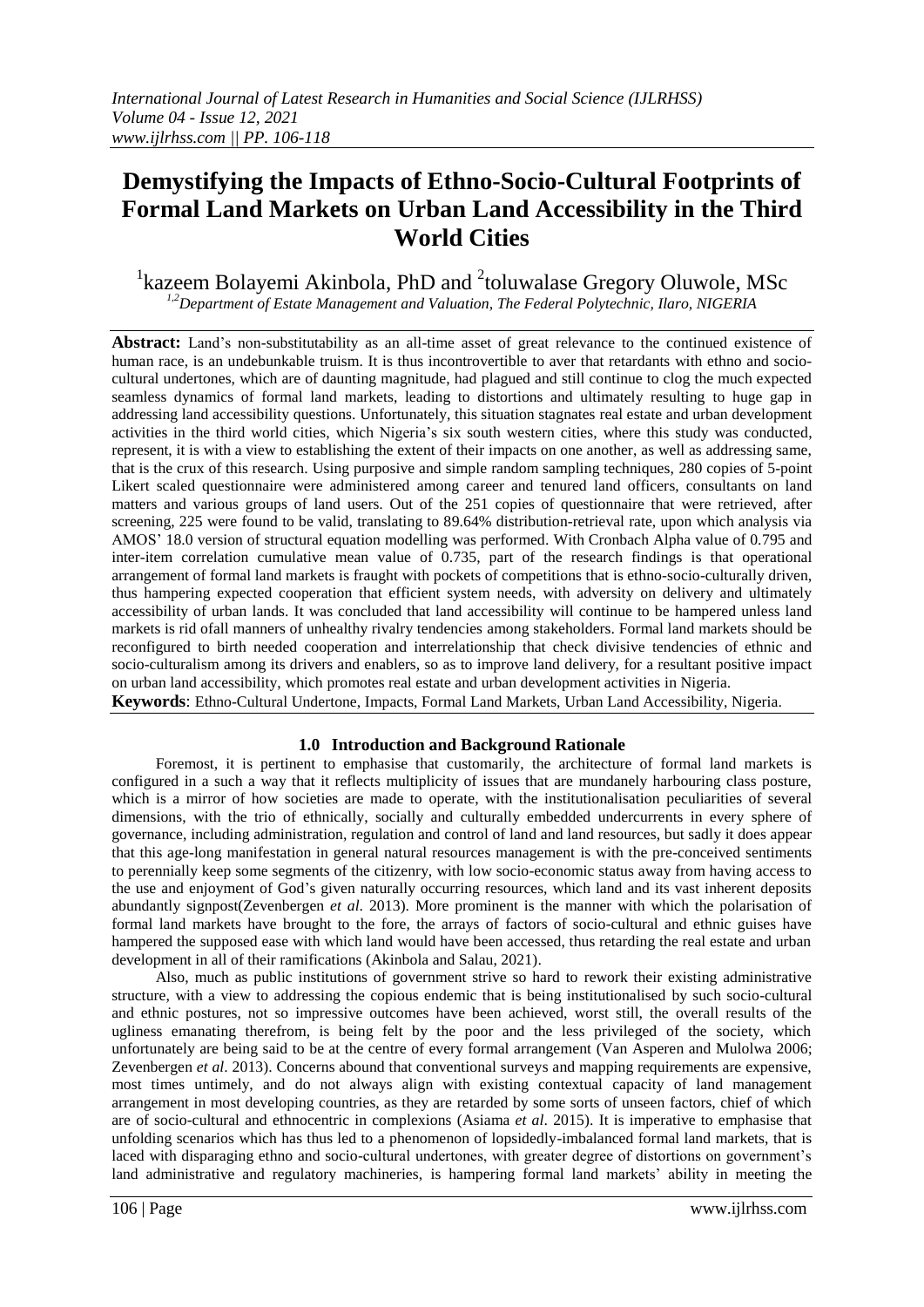*www.ijlrhss.com || PP. 106-118*

mandate of supplying land for various land uses and developments, thus constricting land accessibility pathways in countless ways (Akinbola *et al*, 2020).

Furthermore, it is noteworthy to aver that the not-so-impressive outputs of the formal land markets, especially towards seamless delivery process that guarantees elegant spectrum of land accessibility, driven by heavily laced sentiments of the drivers, which are premeditated by their sheer preference for ethnicity, bigotry, etc, as opposed to competence and excellence, leading to jeopardising the overall public interests of the citizens who are various land users. It becomes more worrisome to observe that arrangements of some of the layers of the formal land markets are such that, there is already a well-orchestrated institutionalisation of wilful delay in lands' delivery, fuelled by frustration occasioned by bureaucracies that are driven by socio-culturally-spiralled and ethno-psychological templates that promote division and lack of cooperation among land markets' operators (Eni, 2014).Hence, it is quite auspicious to ruminate on the issue by interrogating it through questions such, 'what are the ethno-socio-cultural footprints affecting formal land markets? Why is formal land market plagued with such footprints? How have these footprints affected formal land markets? How has formal land markets' efficiency been marred by the footprints and resultantly impact adversely upon land accessibility?

Therefore, it is with the premonition of wanting to provide answers to the few research queries as stated above, as well as overall goal of accomplishing the main aim and objectives of this study, through investigating the footprints and measuring their impacts on land accessibility, with finally addressing them, so as to have an improvement in the activities of real estate and urban development sector of the economy in Nigeria, nay other third world cities, that is the kernel for which this research was conducted.

#### **2.0 Literature Review**

The much desirable effectiveness and vibrancy of the dynamics of formal land markets, generally within the third world democracies, as signposted in Nigeria, is are being established to be fraught with such underline factors, such as dysfunctionally-moribund structuration that is laced with a lot of divisiveness among operators of all layers of the formal land markets, as fuelled by their resentment for others' preferences in terms of ethnicity, social classes, cultural supremacy among others. It is then noteworthy to state that among several of the issues plaguing smoothness with which formal land markets would have been operating, in such a manner that would have enabled seamless dynamics that tones up the land accessibility pathways are becoming more hampered by the day, thus constricting the development proces**s** and with additional traumas, with all of them being adduced to tendencies that are brewed by preposterously-rivalled posture among the duo career land officials and tenured land regulators, with a great consequential grip on availability of land and its accessibility to meaningful use and development (Enemark, *et al*. 2010).

Meanwhile, the summed impacts of all this situation on formal land markets' ability to truly give an impressive direction for the smooth supply of land and ultimately its unhindered accessibility is better imagined than being experienced, as majority of requests for lands purchase either by outright payment or by mortgage, are becoming more arduous by the day, with a more-than-concomitant adverse effects on the stock of real estate and urban development products. This ugly scenario is furthered by jettisoning of tasks, roles' hijacking, outright abandonment of duties, to mention but a few, the adversity of which are of great debacles to the overall dynamics of formal land markets, resultantly having its fangs clipping the vibrancy that would have heralded accessibility of urban lands (Hassim, *et al.* 2013).

Furthermore, as a corollary to the above dimension, it has been observed that there is a serious permeation of the not-so-rossy trend, as well as selfish attitude of so many individuals, especially the so-called rich citizens that want to sustain their wealth at all cost, even at the expense of the downtrodden class, via wicked connivance with core officials of land agencies in pulling expansive land mass to themselves, through intimidating bribery and all sorts of gratifications, which ought to be equitably allocated for several interested citizens, on first come, first serve basis (Ismail and Ganason, 2011). It is needless to say that the permeation of this ugly trend into the land administration system, had not only battered the psyche of the land officials, who see themselves as *tin-gods*, in the statutory discharge of their functions, it has indeed almost institutionalised itself as a culture, the copious effects of which are manifesting in the shades of prohibitive costs of procuring formal lands, belatedness in allocation of lands, or even outright denial of land (and housing) rights (Im, 2010).

Furthermore, present day happenings among countries of the world, in terms of increased tempo and magnitude of goings-on, has led to unwholesomeness in the way and manner by which practices and supposedly-elegant systems have been bastardised, due to unchecked permeation of sentimentalised posture in the complexions of ethno-socio-cultural ideology has crept into operation of the formal land markets, leading to mismatches in the direction and organisation of the system of managing and controlling land as a timeless asset of unquantifiable significance to man's existence (Hutchinson, 2012*).* Formal land markets is being brought to its low-ebb as a result of traumatic situation into which drivers have been thrown, due to unbridled partitioning of the system, especially in the area of the workforce and their capacity, being widened by absence of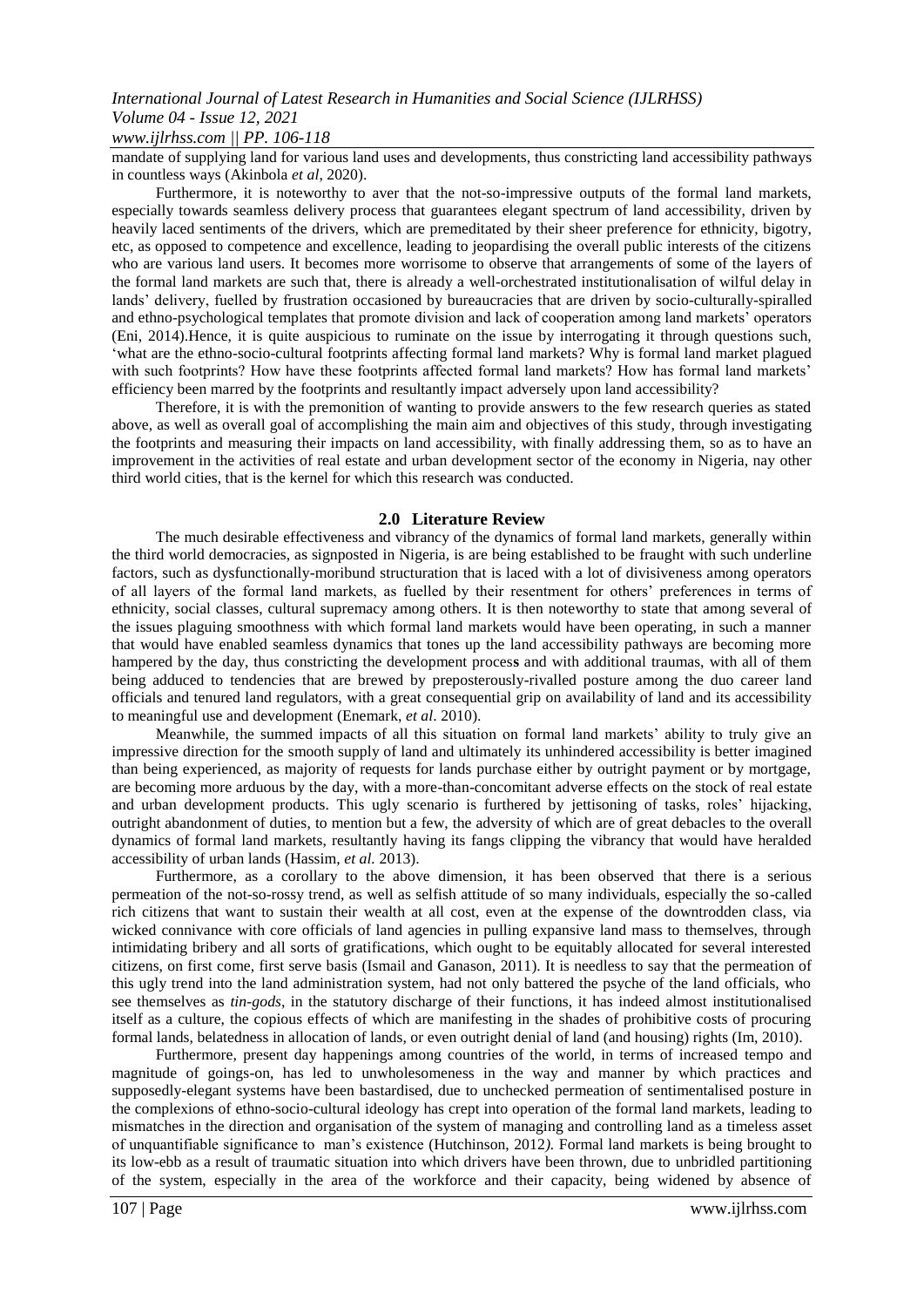#### *www.ijlrhss.com || PP. 106-118*

interrelationship and lack of mutual esteem, battered by misplaced mentorship system of the society, within which formal land market microcosm is mimicked (Samsuddin, 2014).

Therefore, it must be emphasised at this juncture, it is imperative to acknowledge the fact that, debacles that shroud formal land markets in the dimensions of ethnicity and socio-culturality, have continued to mar the performance that is expected of a well-functioning and organised structure of delivery spectrum, through which land as an all-time resource would have managed and controlled, as well as supplied (Kapitango and Meijisi, 2010). This ugly situation is thus leading to all manners of mismatches in the dynamics of the market, which are further fuelled by such arrays of factor as the lack of such requisite attributes like objectivism and patriotism which are direct manifestations of polarisation that ethno-socio-cultural ideologies usually herald (Agunbiade, 2012). Unfortunately, the unfolding picture of the markets that evolve there from, paints a sharp contrasting milieu to what an effective and efficient system requires, especially in the face of daunting challenges associated soaring demographics of land users as well as their ever-unending requirements, as their yearnings are left unsatisfactorily met, due to evolution of not-so-vibrant system, which ultimately constricts accessibility pathways (Meroka, 2012).

It is thus instructive to note that, having conducted extensive literature search to firstly situate the essence of this research within the purview of existing knowledge spectrum, also secondly to illuminate the minds of the society who are major stakeholders upon which the dysfunctionality of the formal land markets is hugely felt, it becomes imperative that a further attempt is made to *taxonomies* the established footprints of ethnicity and socio-culturalism that have been found to undermine the expected seamlessness that would have been associated with the process of delivery of urban land and improvement that would greeted the accessibility attendant thereto. The act of calibrating these footprint to a readable notations and statements of constructs becomes very relevant, so as to be able to properly understand the inherent issues and to strive in correctly place them into proper context that analytical tools recognise, for the purpose of achieving the overall goal of this research. The inherent constructs of the footprints are as thus displayed in the table 1, viz:

| Dictates perfecting Croan Land Precessionity |                   |                                                                         |  |  |  |  |  |  |  |
|----------------------------------------------|-------------------|-------------------------------------------------------------------------|--|--|--|--|--|--|--|
| <b>Variable</b>                              | <b>Constructs</b> | <b>Calibrated Statements of the Constructs</b>                          |  |  |  |  |  |  |  |
| Ethno-Socio-                                 | $SCBD1_{ESCF}$    | Overall systemic decadence in moral prism and adverse psycho-           |  |  |  |  |  |  |  |
| Cultural                                     |                   | emotional disposition of land markets' operators endow them with        |  |  |  |  |  |  |  |
| Footprints of                                |                   | corrupt tendencies which clog their efficiency and thus retard urban    |  |  |  |  |  |  |  |
| Formal Land                                  |                   | land accessibility.                                                     |  |  |  |  |  |  |  |
| <b>Markets</b>                               | $SCBD2_{ESCF}$    | Inexistent or insufficient awareness of cumulative background           |  |  |  |  |  |  |  |
| [Structural and                              |                   | multiple idiosyncrasies<br>understanding of<br>and socio-cultural       |  |  |  |  |  |  |  |
| Culturo-                                     |                   | perspectives of the citizens' demographics outside of the preferred     |  |  |  |  |  |  |  |
| Behavioural                                  |                   | favourable ones by the operators of the formal land markets.            |  |  |  |  |  |  |  |
| Dictates]                                    | $SCBD3_{ESCF}$    | The formal land markets is laced with lack or inadequacy of needed      |  |  |  |  |  |  |  |
|                                              |                   | synergy and often times lopsided and disparaging and thus weakens       |  |  |  |  |  |  |  |
|                                              |                   | expected seamless process of land acquisition which constricts urban    |  |  |  |  |  |  |  |
|                                              |                   | land accessibility.                                                     |  |  |  |  |  |  |  |
|                                              | $SCBD4_{ESCF}$    | Cloudy goal-directedness and weak carrying capacity that are driven     |  |  |  |  |  |  |  |
|                                              |                   | by ethno-partitioning along workforce ranks and files are being         |  |  |  |  |  |  |  |
|                                              |                   | experienced by formal land markets, leading to inexistent team spirit   |  |  |  |  |  |  |  |
|                                              |                   | needed to confront evolving land delivery challenges and thus clog      |  |  |  |  |  |  |  |
|                                              |                   | urban 1 and accessibility.                                              |  |  |  |  |  |  |  |
|                                              | $SCBD5_{ESCF}$    | Ethno-cultural leanings precipitate a culture of self-aggrandisement    |  |  |  |  |  |  |  |
|                                              |                   | which deals blow on real self-worth, causing over-edifying of the few   |  |  |  |  |  |  |  |
|                                              |                   | selected among citizens and thus prejudices the efficiency of formal    |  |  |  |  |  |  |  |
|                                              |                   | land markets with resultant adversity on urban land accessibility       |  |  |  |  |  |  |  |
|                                              | $SCBD6_{ESCF}$    | Over-bearing tendencies being associated with socio-culturalism         |  |  |  |  |  |  |  |
|                                              |                   | blindfolds operators of the formal land markets to recognise aboriginal |  |  |  |  |  |  |  |
|                                              |                   | virtues, trado-contemporary linkages of perceived non-conformists       |  |  |  |  |  |  |  |
|                                              |                   | leading to non-discerning the contemporary land tenure policies and     |  |  |  |  |  |  |  |
|                                              |                   | prehistoric landholding practices linkage, leading to mismatches that   |  |  |  |  |  |  |  |
|                                              |                   | aggravate urban land inaccessibility.                                   |  |  |  |  |  |  |  |
|                                              | $SCBD7_{ESCF}$    | Ill-departmentalising of agencies of formal land markets is being       |  |  |  |  |  |  |  |
|                                              |                   | driven along ethno-cultural drifts and hijacking of roles from supposed |  |  |  |  |  |  |  |

| Table1: Ethno-Socio-Cultural Footprints of Formal Land Markets [Structural and Culturo-Behavioural |
|----------------------------------------------------------------------------------------------------|
| Dictates]Affecting Urban Land Accessibility                                                        |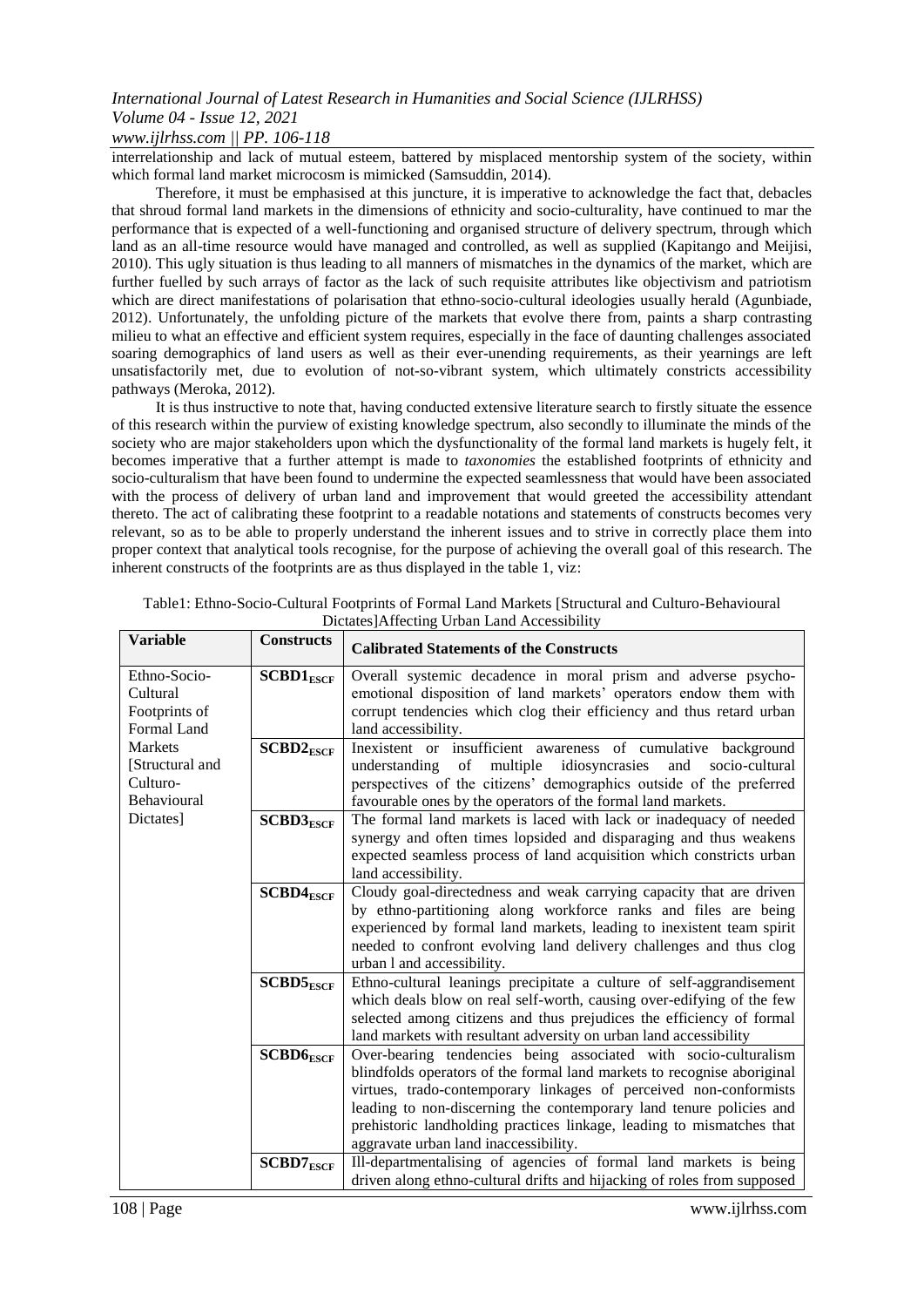*www.ijlrhss.com || PP. 106-118*

|                | competent but adversarial officials which brews discordance and bitter<br>rivalry and thus affects land delivery process and retards urban land<br>accessibility.                                                                                                                                                                                                                     |
|----------------|---------------------------------------------------------------------------------------------------------------------------------------------------------------------------------------------------------------------------------------------------------------------------------------------------------------------------------------------------------------------------------------|
| $SCBDS_{ESCF}$ | The requisite organisational robustness of formal land markets is<br>affected by uni-directionality of operators' interrelationship which<br>ultimately promotes culture of indifference that resultantly affects<br>operational vibrancy and hence urban land accessibility, thus affects<br>the expected effectiveness in service delivery and retards urban land<br>accessibility. |

#### **3.0 Materials and Methods**

#### **3.1 Research Setting and Data Collection**

The geographical setting within where this research was carried out, is the six states of the south-western geopolitical zone of Nigeria. This zone was considered, partly because it represents the exactitude of convolution that signposts the debacle with which formal land markets is shrouded on the one hand, as well as the impact they have on urban land accessibility on the other hand. Out of the geography of the country, which is in the excess of over 210 million population, the sixth largest in the world and the largest in Africa (World Bank, 2019), the south western geo-political zone that is comprised of the six cities of the six states of Lagos, Ogun, Oyo, Osun, Ondo and Ekiti states, which is the study area, was chosen for reasons, such as economic vibrancy, arguably most traded property business landscape in Africa, dense population to optimally drive land use dynamics, especially a single state city of Lagos, which is among the top ten megapoles in the world, peak land value occasioned by uncontrolled urbanisation and soaring population growth rates, among others.

Therefore, the map below showcases further, the research case-study setting, within which the study areas are located, for better understanding, via the map of Nigeria that is contained in figure 1, which is thus being presented as follows:



Figure 1: Map of Nigeria showing the setting for the case-study and the study areas of the research.

Thence, for the purpose of broad understanding of the inherent issues and to properly address them, the main variable is evolved, which thereafter birthed eight latent constructs against which issues of ethno-sociocultural dimensions affecting the formal land markets can be best measured. Relevant data were sourced through the administration of 280 copies of well-structured 5-point Likert scaled questionnaire, which were distributed with the deployment of purposive and simple random sampling techniques, among career and tenured land officers, consultants on land matters and various groups of land users. Out of the 251 copies of questionnaire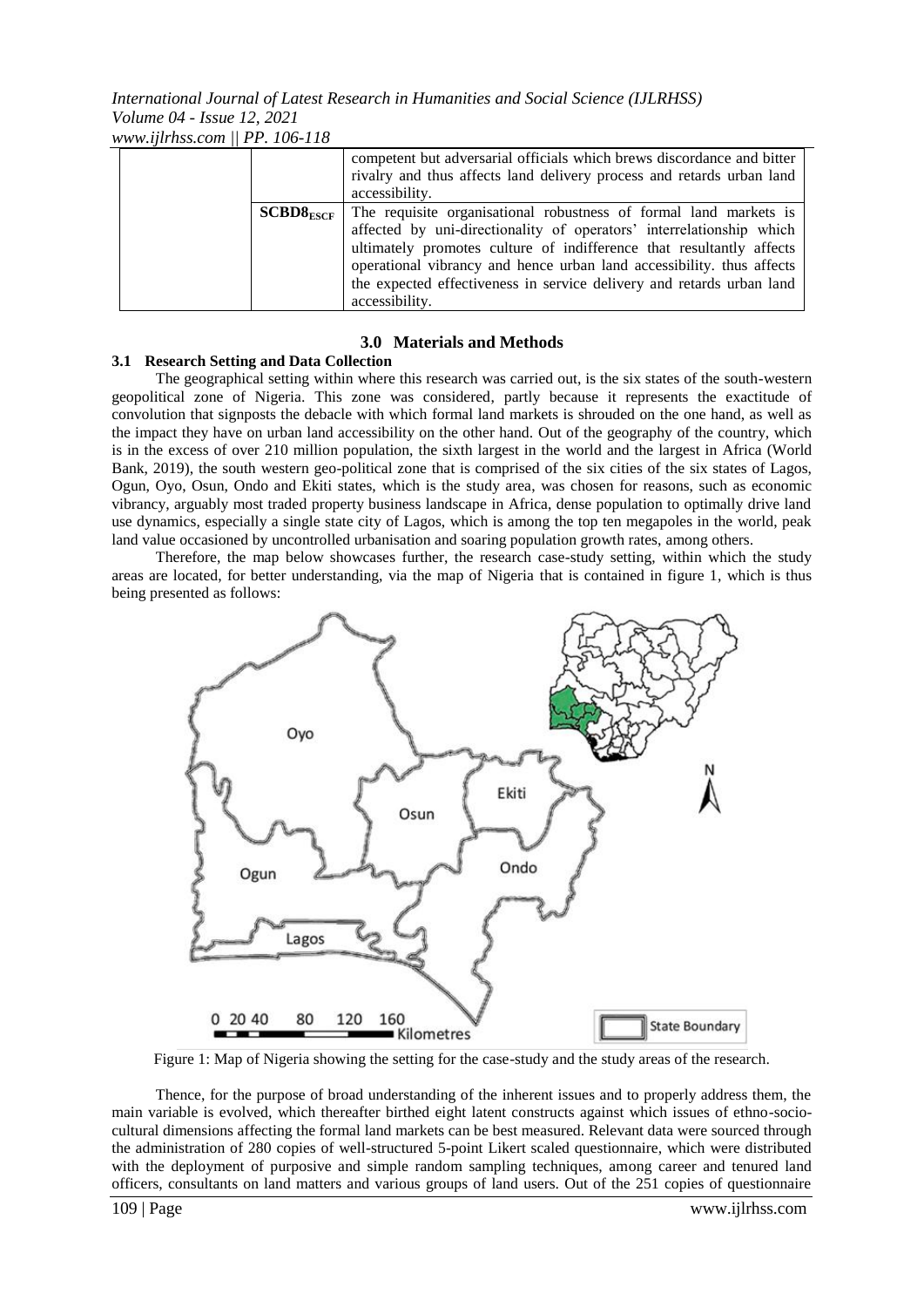*www.ijlrhss.com || PP. 106-118*

that were retrieved, after normality and reliability screening were performed on them, 225 were found to be valid, translating to 89.64% distribution-retrieval rate, upon which analysis via AMOS' 18.0 version of structural equation modelling was performed*.*

#### **3.2 Research Design**

Using AMOS' version 18.0 software for the structural equation modelling, for analysing the data after establishing their elegance by ascertaining their demographics and normality for reliability. Foremost, it is pertinent to state that, process of the formal delivery of land which is referred to as all components that are made up of the concept of formal land markets, is a variable that is debacled with ethno-socio-cultural factors, is one of the primary targets of this study, with the impacts on the accessibility of urban land being the second target. Hence, it is imperative to state that the totality of these constituents of this research need non-complex clarifications involving common domain analysis that involves a first order confirmatory factor analysis.

Further to the above, it must be emphasised that the demographics and reliabillity analyses, which were targeted at establishing the validity of the eight latent constructs which measured the ethno-socio-cultural footprints of formal land markets as a variable, togetherwith their requisite internal consistency, as well as assessing the accurate eligibility of the extent of intercorrelation that exists among the eightlatent constructs and the varaible they measured, so as to achieve an acceptable output, shortly after which the structural equation modelling was performed. Notwithstanding the precept, it is an esablished numerical requirement, that for any statistical process to take place on any latent construct as well as their associated variable, with or without any specified listing of resolution and capacity, it is most important that the the output from conducting a first order confirmatory factor analysis, be undeniably stated. This is made up of the eight latent constructs, which are scripted as items of ethno-socio-cultural debacles that measured the formal land market as a variable that is coined and termed *structural and culturo-behavioural dictates (SCBD*), the imapcts of which are felt by inaccessibility of urban lands, and it is important that a confirmatory factor analysis be conducted on them, so as to verify and ascertain the degree to which theeight latent constructs impact on formal land markets as the variable and ultimately on the urban land accessibility.

In the final analysis, it is of necessity to inform that the model that was birthed expouses the degree of multi-directionality that exist among the eight latent constructs which measured the ethno-socio-cultural foorprints of formal land markets on the one hand, as well as impacts they so exhibit on the totality of urban land accessibility, which is being adequately represented through the strength of their respective model paths, the entirety of which are captured and reportd under final measurement model in figure 2 and model fit statistics in table 5.

## **3.3 Data Analysis and Presentation of Results**

Firstly, it is noteworthy to state that fairness and balancing of research ethics in terms of sequential ordering of the analyses and its sub-analyses took place, commencing with normally testing, followed by reliability testing and discriminant testing on the first hand, after which analyses of the constituent demographical contents was also performed. This became imperative for some reasons, chief of wich is to properlysituate the degree to which the impacts of the ethno-socio-cultural footprints were accepted to have made the formal land markets to adversely affect the urban land accessibility. It is also important to reveal that overall structural equation modelling analysis was conducted, which was targeted at birthing the structural model that was meant to schematically portray the inter-correlational impacts and measure the exactitude of the adversity that exist among the eight latent constructs of ethno-socio-cultural footptints on formal land markets, which is the independent variable on the one hand, and by extension, its front-end effects as the adversity on urban land accessibility, which is the dependent variable on the other hand, with which the right set of inferences were drawn, wich essentially helped in gathering findings and properly situate them for the purpose of generating valid recommendations for the research.

#### **3.3.1Normality, Reliability and Discriminant Analyses of the Constructs.**

The independent variable, that is the formal land markets, was being examined for analysis of its impacts on dependent variable, which is urban land accessibility, as it was being brought to the fore by the former's factors, which are coined as latent constructs of ethno-socio-cultural footprints on the latter. The numerical outcome of the statistical efforts are showcased and displayed in table 2 and they represent the values of the research's three-some of the mean, standard deviation, skewness and kurtosis of all the eight latent constructs, as supplied by several classes of respondents in depicting the inter-dependency between the constructs of ethnosocio-cultural footprints of formal land markets, which is shortened and addressed as SCBD on one hand, as well as that of the urban land accessibility, on the other hand. It is empirically evidential that the outcome, which is pictured as the aggregate mean values for the eight latent constructs, was approximately 2.7, which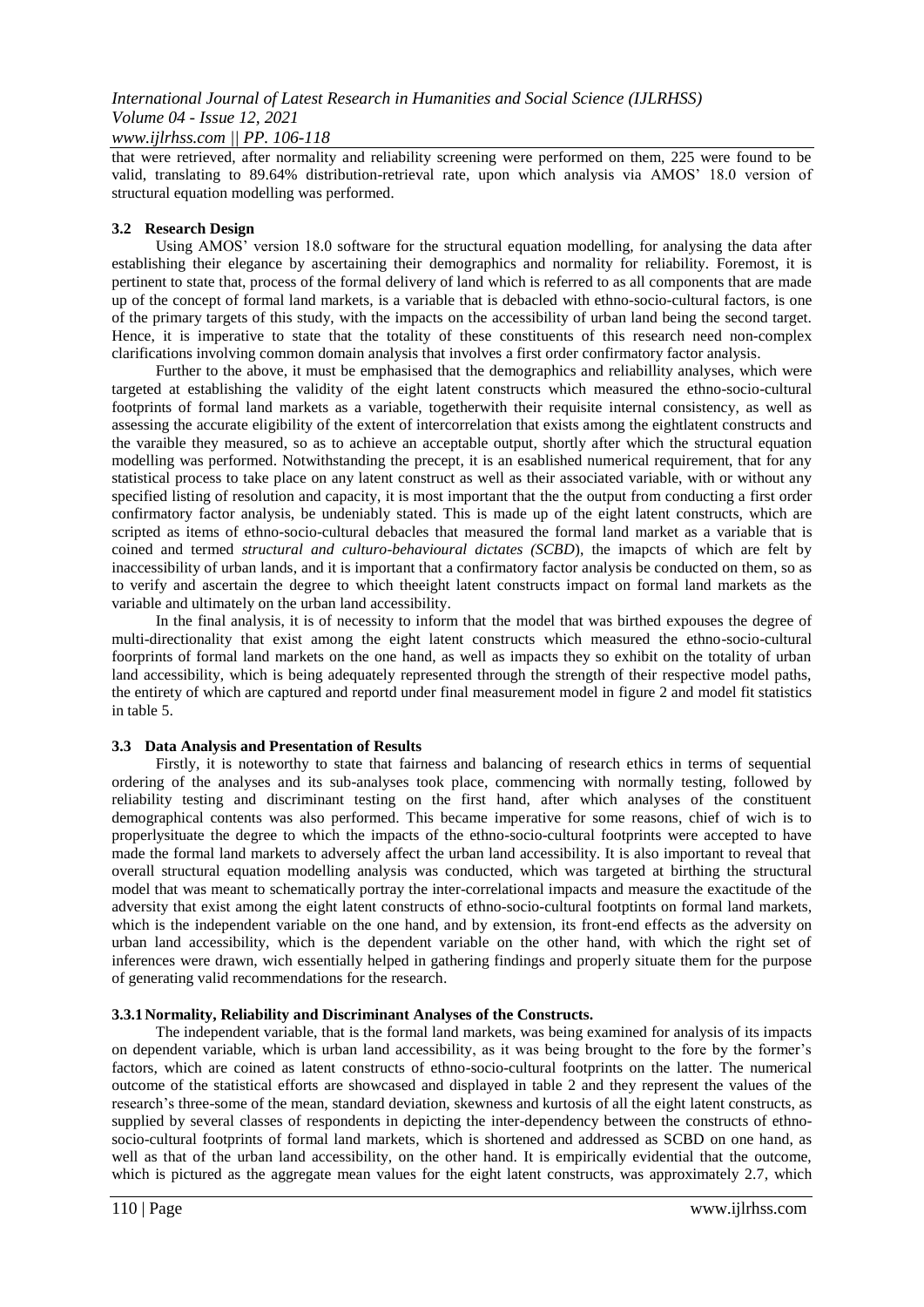*www.ijlrhss.com || PP. 106-118*

portrays the fact that all gathered data were supplied by well-informed and rightly orientated respondents. This good overall mean lends acceptance to the multidimensionality and inter-determinacy that exist among the 8 latent constructs of independent variable formal land markets' ethno-socio-cultural footprints, which is represented by SCBD, as well as the dependent variable urban land accessibility.

| Code         | N   | Mean | Standard<br>Deviation | <b>Skewness</b> | Kurtosis |
|--------------|-----|------|-----------------------|-----------------|----------|
| SCBD1        | 251 | 2.93 | .768                  | $-.153$         | $-1.207$ |
| SCBD2        | 251 | 2.78 | .751                  | $-.305$         | $-1.318$ |
| SCBD3        | 251 | 2.85 | .710                  | $-.141$         | $-1.152$ |
| SCBD4        | 251 | 2.74 | .768                  | -.391           | $-1.512$ |
| SCBD5        | 251 | 2.69 | .741                  | $-.263$         | $-1.127$ |
| SCBD6        | 251 | 2.61 | .820                  | $-.170$         | -1.710   |
| SCBD7        | 251 | 2.70 | .644                  | $-.229$         | $-1.324$ |
| <b>SCBD8</b> | 251 | 2.25 | .733                  | -.241           | $-1.120$ |

Table 2: Normality Analysis for the Correlation Determinacy of Ethno-Socio-Cultural Footprints of Formal Land Markets [Structural and Culturo-Behavioural Dictates] Affecting Urban Land Accessibility

Furthermore, as an effort towards ensuring a correct empirical exercise on the normality analysis of the variables and constructs, it is imperative to ensure the rules are established, that is, the values of the scales of the duo of skewness and kurtosis against which descriptive statistics were conducted upon any measurement must be between -1 and +1 (Kline, 2005; Awang, 2012). Therefore, as shown on table 2, the stipulated requirements have been met with, through the outputs of the skewness and kurtosis for all the 8 latent constructs of ethnosocio-cultural footprints that are being displayed, which ranges between -1 and +1. Thence, it becomes noteworthy to emphasise that, the internal consistency is very good, judging ny the outcomes of the values for the duo of Cronbach Alpha and the cumulative mean of inter-construct correlation, which were gotten for the reliability scale of all the 8 latent constructs of ethno-socio-cultural footprints of formal land markets as the independent variable, denoted as constructs of SCBD and they are 0.795 and 0.735 respectively, as contained in table 3.

Table 3: Reliability Analysis of the Total Scale of Ethno-Socio-Cultural Footprints of Formal Land Markets [Structural and Culturo-Behavioural Dictates] Affecting Urban Land Accessibility

| TSuuctulai alla Caltalo Dellavioalai Dictates   TYHItetilig Olbali Land Tyeeessibility |                                                               |            |  |  |  |  |  |  |  |  |  |
|----------------------------------------------------------------------------------------|---------------------------------------------------------------|------------|--|--|--|--|--|--|--|--|--|
| Cronbach's Alpha                                                                       | Cumulative Mean of Inter Item   No of Distributed Item on the |            |  |  |  |  |  |  |  |  |  |
|                                                                                        | Correlation.                                                  | Construct. |  |  |  |  |  |  |  |  |  |
| 0.795                                                                                  | 0.735                                                         |            |  |  |  |  |  |  |  |  |  |

Also, it is noteworthy to specify that, prior to birthing of the empirical statistics for the measurement model and to deepen the veracity of the previously established normality and reliability analyses for this research, it becomes very imperative to generate discriminant validity. The effort is important because it was meant to investigate the degree to which all the eight latent constructs ethno-socio-cultural footprints and the independent variable formal land markets and dependent variable urban land accessibility measured entirely different things. The results that are displayed in table 4 came handy to affirm the adequacy of discriminant validity, which ranges among all the outputs as holding for the variable correlation that fall lesser than 0.85 for all the outputs for the average variance extracted for all the eight latent constructs, which did not surpass the one-quarter of the correlations among all the eight latent constructs (Paschke, 2009).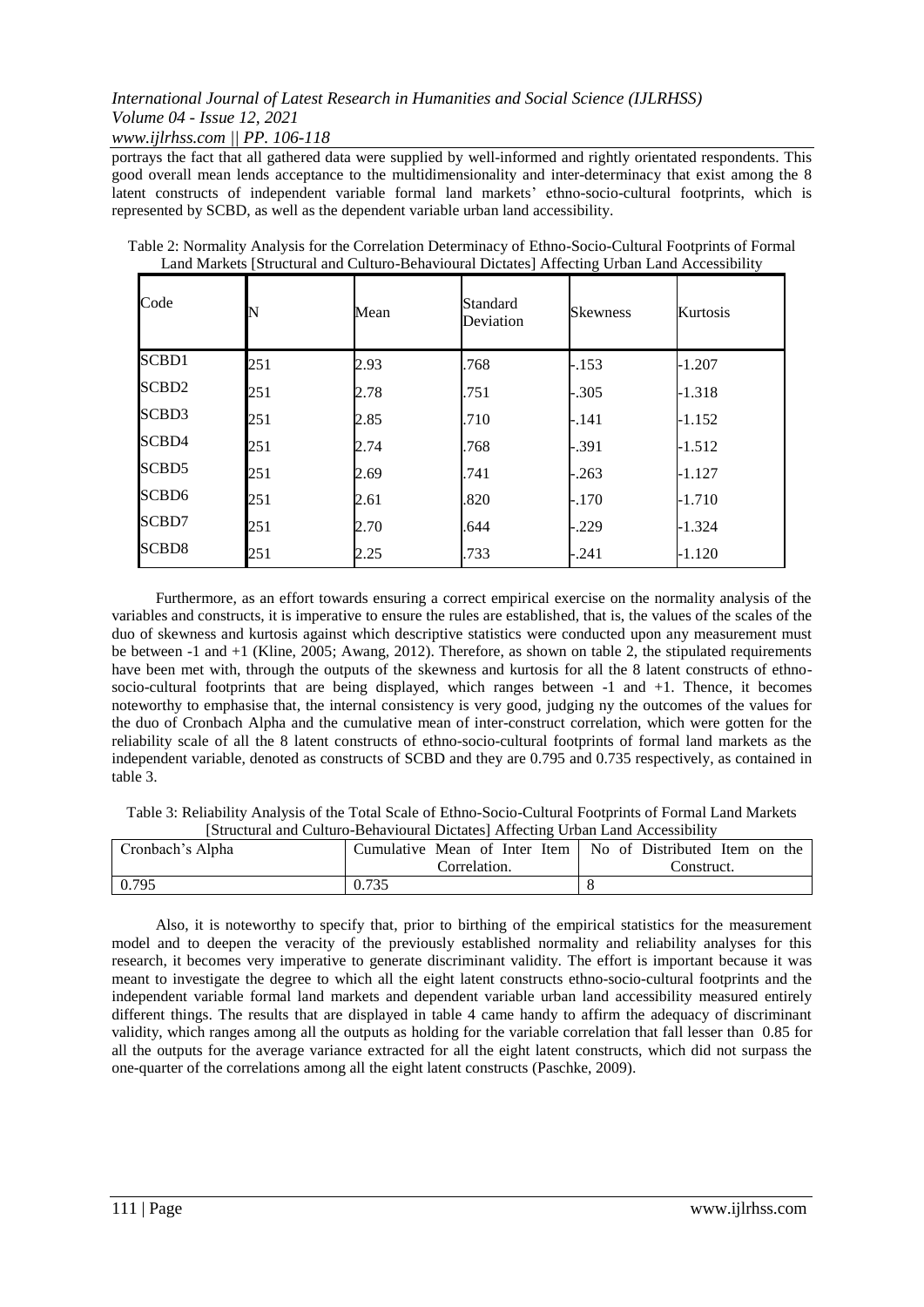## *International Journal of Latest Research in Humanities and Social Science (IJLRHSS) Volume 04 - Issue 12, 2021 www.ijlrhss.com || PP. 106-118*

| [Structural and Culturo-Behavioural Dictates] Affecting Urban Land Accessibility |           |            |            |       |             |             |             |             |             |             |             |             |
|----------------------------------------------------------------------------------|-----------|------------|------------|-------|-------------|-------------|-------------|-------------|-------------|-------------|-------------|-------------|
|                                                                                  |           |            |            |       | <b>SCBD</b> | <b>SCBD</b> | <b>SCBD</b> | <b>SCBD</b> | <b>SCBD</b> | <b>SCBD</b> | <b>SCBD</b> | <b>SCBD</b> |
|                                                                                  | <b>CR</b> | <b>AVE</b> | <b>MSV</b> | MaxR  |             | 2           |             |             |             |             |             |             |
| SCB <sub>D1</sub>                                                                | 0.862     | 0.556      | 0.008      | 0.868 | 0.746       |             |             |             |             |             |             |             |
| SCB <sub>D2</sub>                                                                | 0.872     | 0.630      | 0.033      | 0.932 | $-0.091$    | 0.794       |             |             |             |             |             |             |
| SCBD <sub>3</sub>                                                                | 0.947     | 0.818      | 0.005      | 0.971 | 0.000       | $-0.018$    | 0.904       |             |             |             |             |             |
| SCBD4                                                                            | 0.952     | 0.751      | 0.033      | 0.981 | 0.025       | 0.182       | $-0.072$    | 0.866       |             |             |             |             |
| SCBD <sub>5</sub>                                                                | 0.958     | 0.715      | 0.058      | 0.987 | 0.002       | 0.092       | 0.851       | $-0.083$    | 0.071       |             |             |             |
| SCBD <sub>6</sub>                                                                | 0.975     | 0.788      | 0.026      | 0.991 | 0.030       | 0.175       | 0.847       | 0.052       | $-0.075$    | 0.043       |             |             |
| SCBD7                                                                            | 0.981     | 0.791      | 0.057      | 0.952 | 0.027       | 0.062       | 0.820       | 0.075       | 0.064       | $-0.068$    | 0.085       |             |
| SCBD <sub>8</sub>                                                                | 0.985     | 0.799      | 0.068      | 0.987 | 0.068       | 0.087       | 0.807       | 0.081       | 0.028       | 0.071       | $-0.073$    | 0.861       |

Table 4: Discriminant Analysis of the Total Scale of Ethno-Socio-Cultural Footprints of Formal Land Markets

## **3.3.2Demographic Analysis of the Constructs.**

It is pertinent to state that it becomes crystal clear from the empirical outcomes of this research, especially as depicted from the output contained figure 2, that among the independent variable's eight latent constructs, which measure formal land markets' ethno-socio-cultural footprints that are denoted as SCBD, there exists very strong correlational link with the dependent variable, which is urban land accessibility. Hence, the following thus become evident from the analysis, viz:

- 1. Construct 1 of the formal land markets which is depicted as SCBD1 has 52.4% of the 225valid respondents, which translates to 118 persons, as those individuals that agreed to it, with 36.9% of the 225 respondents, which translates to 83 persons as those that strongly agreed to it, while 10.7 % of the 225 respondents, which translates 24 persons that are undecided about it.
- 2. Construct 2 of the formal land markets which is depicted as SCBD2 has 39.6% of the 225valid respondents, which translates to 89persons, as those individuals that agreed to it, with 50.2% of the 225 respondents, which translates to 113 persons as those that strongly agreed to it, while 10.2 % of the 225 respondents, which translates 23 persons that are undecided about it.
- 3. Construct 3 of the formal land markets which is depicted as SCBD3 has 57.3% of the 225valid respondents, which translates to 129 persons, as those individuals that agreed to it, with 28.0% of the 225 respondents, which translates to 63 persons as those that strongly agreed to it, while 14.7 % of the 225 respondents, which translates 33 persons that are undecided about it.
- 4. Construct 4 of the formal land markets which is depicted as SCBD4 has 24.4% of the 225valid respondents, which translates to 55 persons, as those individuals that agreed to it, with 58.2% of the 225 respondents, which translates to 131 persons as those that strongly agreed to it, while 17.3 % of the 225 respondents, which translates 39 persons that are undecided about it.
- 5. Construct 5 of the formal land markets which is depicted as SCBD5 has 55.1% of the 225valid respondents, which translates to 124 persons, as those individuals that agreed to it, with 29.8% of the 225 respondents, which translates to 67 persons as those that strongly agreed to it, while 15.1 % of the 225 respondents, which translates 34 persons that are undecided about it.
- 6. Construct 6 of the formal land markets which is depicted as SCBD6 has 31.6% of the 225valid respondents, which translates to 71 persons, as those individuals that agreed to it, with 39.1% of the 225 respondents, which translates to 88 persons as those that strongly agreed toit, while 29.3 % of the 225 respondents, which translates 66 persons that are undecided about it.
- 7. Construct 7 of the formal land markets which is depicted as SCBD7 has 53.8% of the 225valid respondents, which translates to 151 persons, as those individuals that agreed to it, with 27.6% of the 225 respondents, which translates to 62 persons as those that strongly agreed to it, while 5.3 % of the 225 respondents, which translates 12 persons that are undecided about it.
- 8. Finally, Construct 8 of the formal land markets which is depicted as SCBD8 has 57.8% of the 225valid respondents, which translates to 130 persons, as those individuals that agreed to it, with 35.1% of the 225 respondents, which translates to 79 persons as those that strongly agreed to it, while 7.1 % of the 225 respondents, which translates 16 persons that are undecided about it.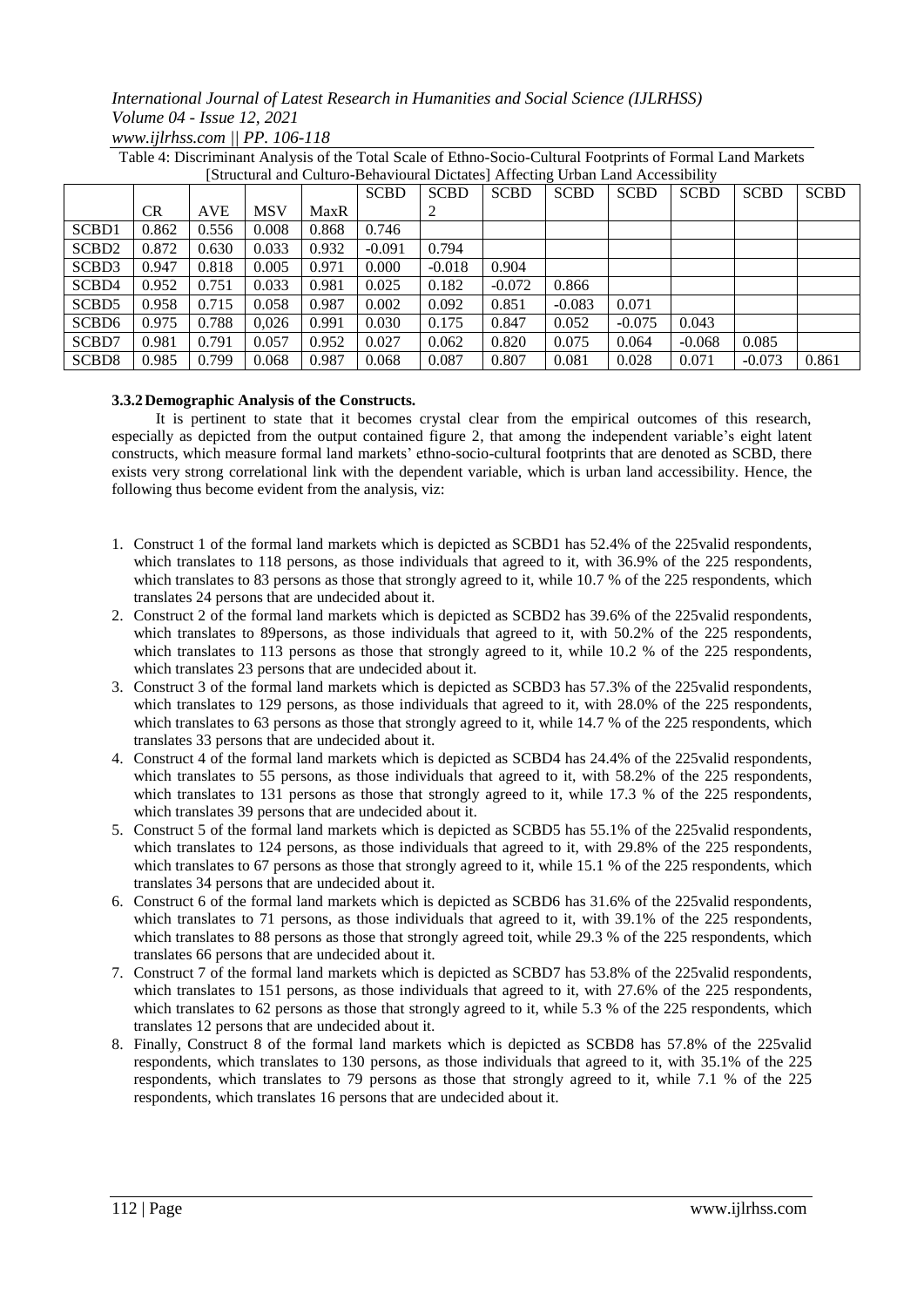*International Journal of Latest Research in Humanities and Social Science (IJLRHSS) Volume 04 - Issue 12, 2021 www.ijlrhss.com || PP. 106-118*



Figure 2**:** Constructs' Demographic Analyses of Formal Land Markets [Ethno-Socio-Cultural Footprints] Affecting Urban Land Accessibility.

#### **3.3.3Structural Equation Modelling and Analysis for the Constructs**

The established footings of this research as revealed through extensive reviews of relevant literature, have helped to evolve come 8 latent constructs of the ethno-socio-cultural factors that are measuring the formal land markets, which are christened as structural and culturo-behavioural dynamics. They are thus being seen as scholarly way to excellently represent the independent variable's measurement factors, this is with a premonition to deepening the exactitude of the impacts of the formal land markets on the urban land accessibility which is the dependent variable. Hence, it is imperative to note that, the latent constructs of ethnosocio-cultural footprints which are shortened as SCBD, were known to be 10 at the outset of this research, with each being given notational acronym as SCBD1 to SCBD10. It was at the milestones of the research exercise that passed through series of stages of pilot studies and some screening stages for constructs' evolvement, which led to two of the initial 10 latent constructs, that is, the duo of ethno-socio-cultural factors that are scripted in SCBD9 and SCBD10to become invalid, due to weak internal consistency and exploratory factor loadings respectively, thus, they were thereafter flagged down.

Further to the above, series of other statistical exercises were performed, which brought to the fore, the fact that two of the other remaining eight latent constructs were of inadequate contents to meet up with the stipulated requirements that are essential for a model, as stated by AMOS before making use of analysis that draws inter linkage(s) among cases with complex inter-construct correlational multi-dimensionality. Hence, several model re-specification as well as re-definitional exercises took place, thus latent constructs of SCBD3 (*the formal land markets is laced with lack or inadequacy of needed synergy and often times lopsided and disparaging and thus weakens expected seamless process of land acquisition which constricts urban land accessibility*) and SCBD8 (*the requisite organisational robustness of formal land markets is affected by unidirectionality of operators' interrelationship which ultimately promotes culture of indifference that resultantly affects operational vibrancy and hence urban land accessibility. affects expected effectiveness in service*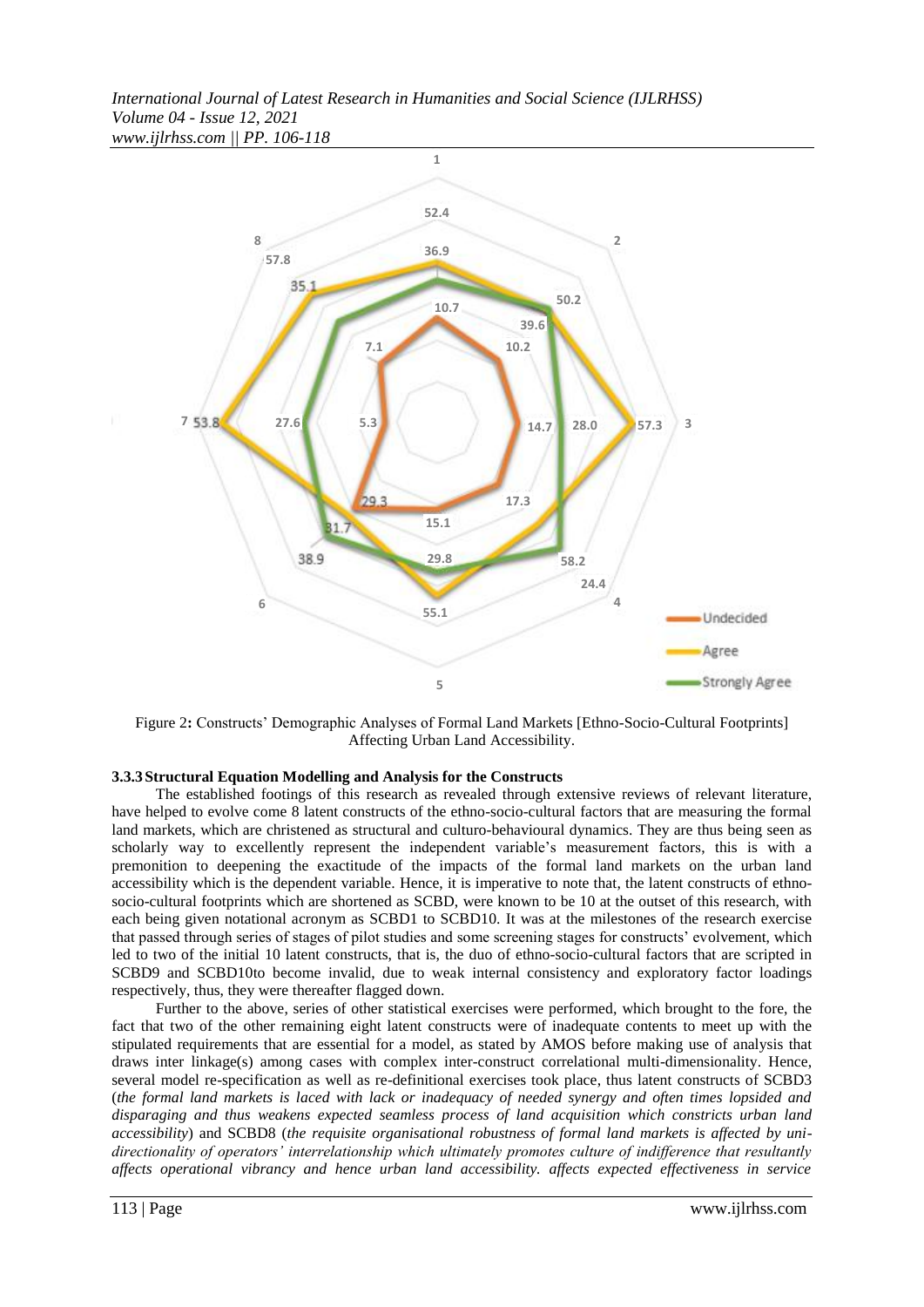## *www.ijlrhss.com || PP. 106-118*

*delivery and retards urban land accessibility)* were established to align similarly with strong interrelationship. Hence, it is clear that the two constructs 3 and 8 were also dropped, putting the number of constructs at six, which were those that eventually scaled the statistical hurdles to be part of the final structural model. It becomes very important to say that the final model of the remaining six latent constructs (SCBD1, SCBD2, SCBD4, SCBD5, SCBD6 and SCBD7), which are pictorially schematized, depicts that there is correlational link between formal land markets' ethno-socio-cultural footprints and urban land accessibility. The final measurement model in figure 3 and subsequent model statistics in table 5are meant to showcase analyses of the remaining final 6 latent constructs of formal land markets' ethno-socio-cultural footprints, denoted as SCBD.

Thence, the foregoing empirical efforts of re-specification that was meant to birth a unique and allencompassing final model, was done serially with basis on the oretico conceptual foundation, in a way that all stipulated requirements are satisfied, with a view to birth a final measurement model which captures the very essence of what surviving 6 latent construct, that is, the ethno-socio-cultural foots of formal land markets are measuring in exactitude, as well as to situate the impact(s) they have on urban land accessibility, as contained in figure 3, thus:



Figure 3: Final Measurement Model for Ethno-Socio-Cultural Footprints (SCBD) of Formal Land Markets

Also, stipulations from previous literature purviews gives three approaches in re-specifying models; which are as follows; constructs possessing high covariance can be co-varied to free the error variance between the items; constructs which exhibit low factor loadings on variables they are measuring can be deleted and; constructs with too high covariance and are measuring different variables in the construct which can be loaded into other variables. It is important to stress that, in any exercise that requires re-specification effort, the operation of statistical excursion is superseded by that of theoretical soundness that necessitates and thus guides the re-specification. In this case, once the various steps were taken towards ensuring the two constructs, that is the SCBD3 and SCBD8 were dropped from the CFA analyses and makes the latent construct SCBD to become six, then the ensuing final measurement model, which is portrayed via contents of outcome as contained figure 3, hereby has its final model's goodness-of-fit indices, as expressed in table 5 that follows, viz:

Table 5: Final Measurement Model Statistics for Ethno-Socio-Cultural Footprints (SCBD) of Formal Land Markets.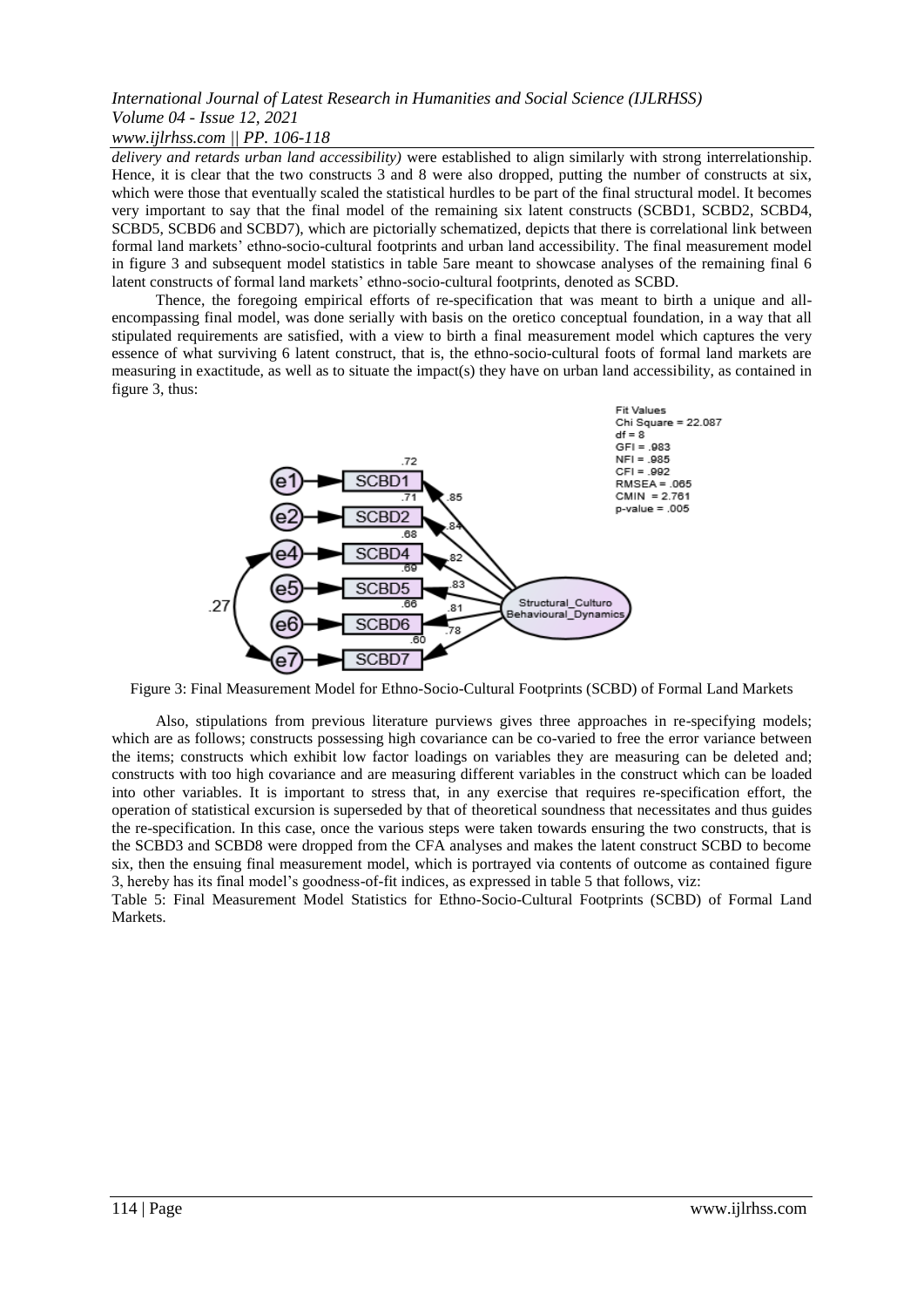*International Journal of Latest Research in Humanities and Social Science (IJLRHSS) Volume 04 - Issue 12, 2021 www.ijlrhss.com || PP. 106-118*

| <b>Model Identification</b>                               |                                                                                           |              |  |      |                  |                 |     | <b>Model Fit Statistics</b> |            |               |                           |                           |  |
|-----------------------------------------------------------|-------------------------------------------------------------------------------------------|--------------|--|------|------------------|-----------------|-----|-----------------------------|------------|---------------|---------------------------|---------------------------|--|
|                                                           | Observed Variables                                                                        |              |  | $=$  | 2                | $\mathbf{X}^2$  | $=$ | 22.087                      | <b>CFI</b> |               | $=$                       | 0.992                     |  |
|                                                           | <b>Estimated Parameters</b>                                                               |              |  | $=$  | 8                | $X^2/df$        | $=$ | 2.761                       |            | <b>RMSEA</b>  | 0.065<br>$=$              |                           |  |
|                                                           | Degree of Freedom                                                                         |              |  | $=$  | 8                | P               | $=$ | 0.005                       | LO90       | 0.000         |                           |                           |  |
|                                                           | Model is Identified                                                                       |              |  |      |                  | RMR             |     | 0.000                       |            | <b>PCLOSE</b> | $=$                       | 0.000                     |  |
|                                                           | <b>Factor Loadings</b>                                                                    |              |  |      |                  |                 |     |                             |            |               |                           |                           |  |
| S/N                                                       | <b>Items</b>                                                                              |              |  |      | <b>Construct</b> | <b>Estimate</b> |     | C.R                         | P          | <b>SMC</b>    | Remark                    |                           |  |
| 1                                                         | SCBD1                                                                                     | <            |  | SCBD |                  | 0.85            |     | 0.862                       | ***        | 0.72          | Stipulations are attained |                           |  |
| $\mathfrak{2}$                                            | SCBD <sub>2</sub>                                                                         | $\leftarrow$ |  | SCBD |                  | 0.84            |     | 0.872                       | 宮宮宮        | 0.71          | Stipulations are attained |                           |  |
| 3                                                         | SCBD4                                                                                     | <            |  | SCBD |                  | 0.82            |     | 0.952                       | ***        | 0.68          |                           | Stipulations are attained |  |
| $\overline{4}$                                            | SCBD5                                                                                     | $\leftarrow$ |  | SCBD |                  | 0.83            |     | 0.958                       | ***        | 0.69          |                           | Stipulations are attained |  |
| 5                                                         | SCBD <sub>6</sub>                                                                         | $\leftarrow$ |  | SCBD |                  | 0.81            |     | 0.975                       | ***        | 0.66          | Stipulations are attained |                           |  |
| 6                                                         | SCBD7                                                                                     | <            |  | SCBD |                  | 0.78            |     | 0.981                       | ***        | 0.60          |                           | Stipulations are attained |  |
|                                                           | All the Factor Loadings attained required levels and Model Statistics for Goodness-of-Fit |              |  |      |                  |                 |     |                             |            |               |                           |                           |  |
| Indices are upheld, hence, this Model is hereby Accepted. |                                                                                           |              |  |      |                  |                 |     |                             |            |               |                           |                           |  |

Therefore, it is hereby being emphatically stated that the statistics for the model advances excellently as it gathered strength in fulfilling all the requirements for goodness-of-fit indices that is stipulated as conditions for an acceptable model, this no doubt also led to the improvement in previously satisfied factor loadings, which are meant for the remaining six items of queries SCBD1, SCBD2, SCBD4, SCBD5, SCBD6 and SCBD7. Hence, it is no doubt that it makes them to attain a set of more acceptable values in their SMCs, CRs and ML estimates, which in totality contributed to the achievement of final measurement model for the correlational link between ethno-socio-cultural factors of formal land markets as well as the urban land accessibility.

## **4.0 Research Findings and Conclusions**

## **4.1 Summary and Discussion of Findings**

- 1. As evolved and displayed in model figure 2 and further contained in model statistics in table 5, SCBD1, which says that '*overall systemic decadence in moral prism and adverse psycho-emotional disposition of formal land markets' operators endow them with corrupt tendencies which clog their efficiency and thus retard urban land accessibility*',as it exhibits a regression weight of 0.85 and 0.72SMC. This simply means that 72% of the 225 respondents, averagely in their cumulative unison said 85% of the urban land accessibility issues which are driven by ethno-socio-cultural footprints of formal land markets, are caused by overall systemic decadence in moral prism and adverse psycho-emotional disposition of formal land markets' operators endow them with corrupt tendencies which clog their efficiency and thus retard urban land accessibility.
- 2. As evolved and displayed in model figure 2 and further contained in model statistics in table 5, SCBD2, which says that '*inexistent or insufficient awareness of cumulative background understanding of multiple idiosyncrasies and socio-cultural perspectives of the citizens' demographics outside of the preferred favourable ones by the operators of the formal land markets*', as it exhibits a regression weight of 0.84 and 0.71SMC. This simply means that 71% of the 225 respondents, averagely in their cumulative mutuality said 84% of the urban land accessibility issues which are driven by ethno-socio-cultural footprints of formal land markets, are caused by the inexistent or insufficient awareness of cumulative background understanding of multiple idiosyncrasies, as well as socio-cultural perspectives of the citizens' demographics, especially those that are outside of the preferred favourable ones by the operators of the formal land markets
- 3. As evolved and displayed in model figure 2 and further contained in model statistics in table 5, SCBD4, which says that'*cloudy goal-directedness and weak carrying capacity that are driven by ethno-partitioning along workforce ranks and files are being experienced by formal land markets, leading to inexistent team spirit needed to confront evolving land delivery challenges and thus clog urban land accessibility*', as it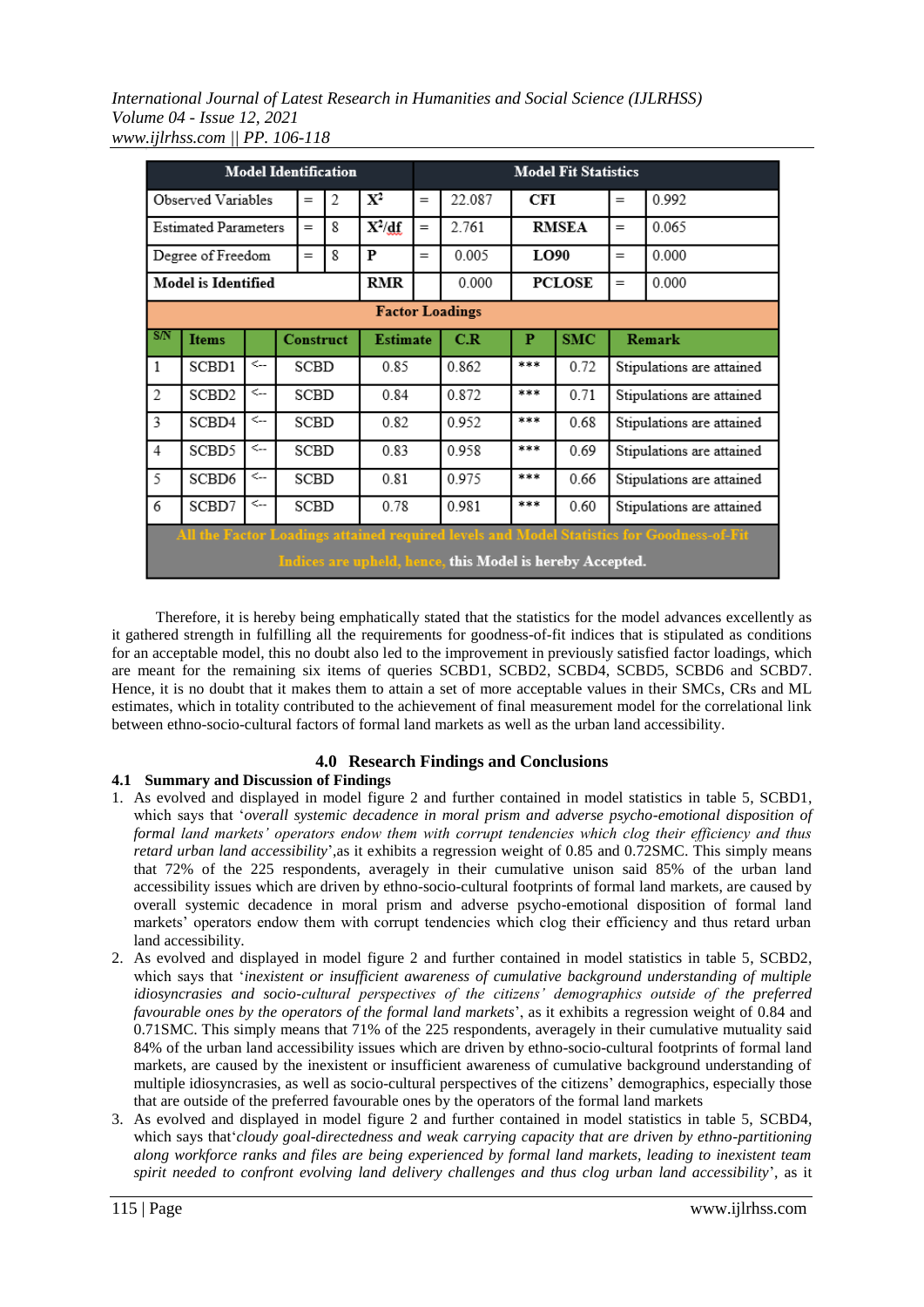*www.ijlrhss.com || PP. 106-118*

exhibits a regression weight of 0.82 and 0.68SMC. This simply means that 68% of the 225 respondents, averagely in their mutual rationale said 82% of the urban land accessibility issues which are driven by ethnosocio-cultural footprints of formal land markets, are caused by the cloudy goal-directedness and weak carrying capacity, that are driven by ethno-social partitioning along workforce ranks and files and they are being experienced by formal land markets, leading to inexistent team spirit that is needed to confront evolving land delivery challenges, and thus clog urban land accessibility.

- 4. As evolved and displayed in model figure 2 and further contained in model statistics in table 5, SCBD5, which says that'*ethno-cultural leanings precipitate a culture of self-aggrandisement which deals blow on*  real self-worth, causing over-edifying of the few selected among citizens and thus prejudices the efficiency of *formal land markets with resultant adversity on urban land accessibility*', as it exhibits a regression weight of 0.83 and 0.69SMC. This simply means that 69% of the 225 respondents, averagely in their cumulative unison said 83% of the of the urban land accessibility issues which are driven by ethno-socio-cultural footprints of formal land markets, are caused by the ethno-cultural leanings,that precipitate a culture of selfaggrandisement which deals blow on real self-worth, thus causing over-edifying of the few selected among citizens and hence prejudices the efficiency of formal land markets with resultant adversity on urban land accessibility.
- 5. As evolved and displayed in model figure 2 and further contained in model statistics in table 5, SCBD6, which says that'*over-bearing tendencies being associated with socio-culturalism blindfolds operators of the formal land markets to recognise aboriginal virtues, trado-contemporary linkages of perceived nonconformists leading to non-discerning the contemporary land tenure policies and prehistoric landholding practices linkage, leading to mismatches that aggravate urban land inaccessibility*', as it exhibits a regression weight of 0.81 and 0.66SMC. This simply means that 66% of the 225 respondents, averagely in their cumulative agreement said 81% of the urban land accessibility issues which are driven by ethno-sociocultural footprints of formal land markets, are caused by the over-bearing tendencies being associated with socio-culturalism that blindfolds operators of the formal land markets to recognise aboriginal virtues, tradocontemporary linkages of perceived non-conformists, which is leading to non-discerning of the contemporary land tenure policies and prehistoric landholding practices linkage, leading to mismatches that aggravate urban land inaccessibility.
- 6. As evolved and displayed in model figure 2 and further contained in model statistics in table 5, SCBD7, which says that'*ill-departmentalising of agencies of formal land markets is being driven along ethnocultural drifts and hijacking of roles from supposed competent but adversarial officials which brews discordance and bitter rivalry and thus affects land delivery process and retards urban land accessibility*', as it exhibits a regression weight of 0.78 and 0.60SMC. This simply means that 60% of the 225 respondents, averagely in their aggregated concurrence said 78% of the of the urban land accessibility issues which are driven by ethno-socio-cultural footprints of formal land markets, are caused by ill-departmentalising of agencies of formal land markets, as they are being driven along ethno-cultural drifts and hijacking of roles from supposed competent but adversarial officials, which brews discordance and bitter rivalry and thus affects land delivery process and retards urban land accessibility.

## **4.2 Conclusions**

Drawing from the revelations that were brought to the fore through this research, it is thus logical to conclude that the arrays of accessibility challenges that are being experienced by all manners of individuals, companies and groups, that are involved in real estate and urban development activities, are precipitated and fuelled by a lot of factors revolving around ethno-socio-cultural footprints of formal land markets. However, it is imperative to recognise that, no matter the extent of how complicated the urban land accessibility challenges that are being ushered by formal land markets' ethno-socio-cultural footprints, decisive efforts of the part of all stakeholders in general and especially government in particular, to adhere and implement some of the underlisted recommendations, will to a very great extent curb the challenges. As a way forward, the following are suggested as panaceas to address some of the findings that emanated from this research, viz:

- 1. Formal land markets should be reconfigured to birth needed cooperation and interrelationship that check divisive tendencies of ethnic and socio-culturalism among its drivers and enablers, so as to strengthen the process and thus lessen urban land accessibility challenges.
- 2. There is urgent need to evolve a means of sensitising officials of the formal land markets on the imperative of cumulative background understanding of multiple idiosyncrasies, as well as socio-cultural perspectives of the citizens' demographics, so as to improve land delivery process, for a resultant positive impact on urban land accessibility, which promotes real estate and urban development activities in Nigeria.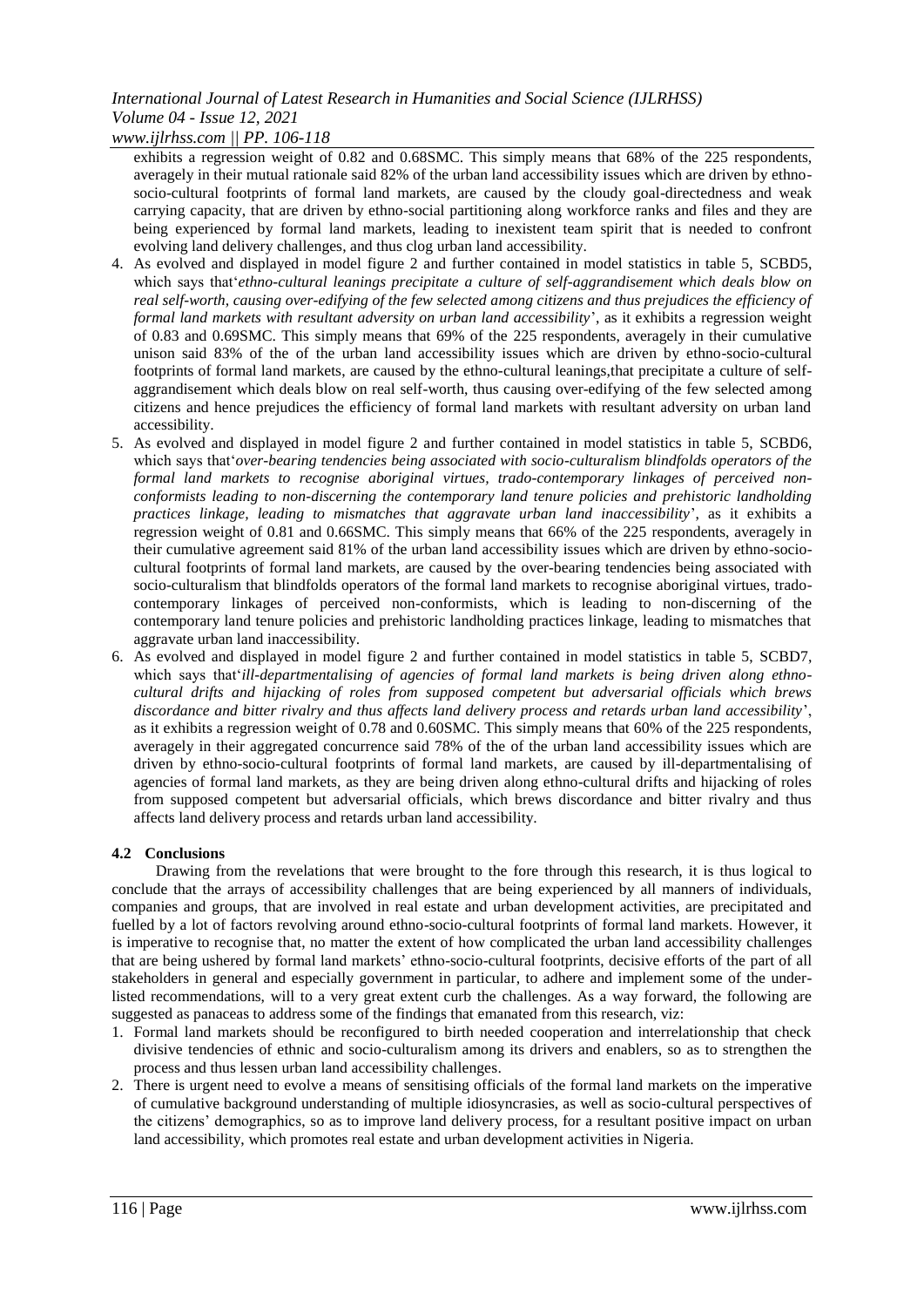*www.ijlrhss.com || PP. 106-118*

- 3. For an improved formal land markets, there is every reason to make the process of land acquisition more goal-directed, as this will increase the elegance of system and thus reduces the challenges associated with urban land accessibility.
- 4. It is most important to strengthen the carrying capacity of formal land markets, by endowing the officials who are the drivers, with greater level of team spirit, which has the potential of increasing the productivity through removal of ethno-social-cultural partitioning along workforce ranks and files and thus helps in removing the urban land accessibility challenges.
- 5. It is of urgent necessity to address culture of self-aggrandisement, which is always being fuelled by dynamics of s*electionism* that are alignment with ethno-socio-cultural undertones do precipitate, so as to improve general self-worth of everyone that is involved in the formal land markets operations without creating room for class domination or over-edification among the several professionals that are involved. This will help to tone the efficiency of the system and thus reduce the urban land accessibility.
- 6. Inefficiency of the formal land markets is among other things being caused by ill-departmentalisation of its organisational structure and role hierarchies, which is hugely being driven along ethno-cultural drifts and thus leads to hijacking of official duties and functions from supposed competent but *adversarial* officials, which brews discordance and bitter rivalry, thus resultantly affects land delivery process and retards urban land accessibility

#### **References**

- [1]. Agunbiade, M.E. (2012). Land administration for housing production. Unpublished PhD Thesis, University of Melbourne, Australia.
- [2]. Akinbola, K. B; Salau, T.I (2021). Investigating the Impacts of Formal Land Management Debacle on Urban Land Markets of Developing Economies. In 4th International Conference of the Izmir Economics Congress, organised by the Institute of Economic Development and Social Research of Turkey, presented via zoom and held at Izmir, Turkey 11<sup>th</sup> and 12<sup>th</sup> of September, 2021, Izmir, Turkey.
- [3]. Akinbola, K.B; Tanrivermis, H and Abubakar, I.R (2020). Instrumentalising Policy Framework as Driver for Urban Land Management and Development in the Global South. *In Reshaping the Urban Ecosystem*  of the 2nd International Real Estate Development and Management Conference (2-ICREDM) organised by the Department of Real Estate Development and Management, Ankara University, Ankara, Turkey, held at Faculty of Applied Sciences Complex on 30th of January to 2nd of February, Whndham, Ankara, Turkey.
- [4]. Asiama, K.O; Bennett, R.M and Zevenbergen, J.A (2015). Participatory Land Administration: A New Vista Towards Responsible Land Consolidation in Customary Lands? In Responsible Consolidation of Customary Rights. Organised by the FIG Commission 3 and 7 Joint Workshop 2015, held at St. Julians, between  $4^{th}$  and  $6^{th}$ , November, 2015, Malta.
- [5]. Awang, Z. (2012). *A Handbook on SEM Structural Equation Modelling: SEM Using AMOS Graphic*, 5th. Edition, Kota Baru Malaysia: Universiti Teknologi Mara Kelantan.
- [6]. Enemark, S., McLaren, R., & Molen, P. (2010). Land governance in support of the millennium development goals. In FIG congress 2010. Sydney: *International Federation of Surveyors*.
- [7]. Eni, S (2014): Urban regeneration financing and land value capture in Malaysia. An Unpublished PhD Thesis, University of Ulster, UK.
- [8]. Hassim, J., Mohd Ali, H., Rooshida Merican, A. R. M., A Zainol, Z., Yaakub, N. I., & Mujani, W. K. (2013). Integrated electronic land administration system (ETanah) in Malaysia. *International Journal of Computer Theory and Engineering,* 5(2).
- [9]. Hutchinson, F. E. (2012). Johor and its electronics sector: One priority among many? Singapore: *Institute of Southeast Asian Studies*.
- [10]. Im, T. (2010). Does decentralization reform always increase economic growth? A cross country comparison of the performance. *International Journal of Public Administration*, 33(10), 508–520.
- [11]. Ismail, M. S., & Ganason, A. (2011). Land development issues & latest initiatives undertaken by JKPTG to improve service delivery system of land administration. JKPTG Research Working Paper, Putrajaya.
- [12]. Kapitango, D and Meijs, M (2010). 'Land Registration Using Aerial Photography in Namibia: Costs and Lessons.' In *Innovations in Land Rights Recognition, Administration, and Governance*.' Deininger, Klaus, Clarissa Augustinus, Stig Enemark, and Paul Munro Faure. Eds. Joint organisational discussion paper, issue 2, The World Bank, GLTN, FIG, and FAO. The World Bank.
- [13]. Kline, R. B. (2005). *Principles and practice of structural equation modelling: Methodology in the social sciences*. Second edition. Guilford Press, New York.
- [14]. Meroka, A.K (2012). A feminist critique of land, politics and law in Kenya. An Unpublished PhD Thesis, University of Warwick, UK.